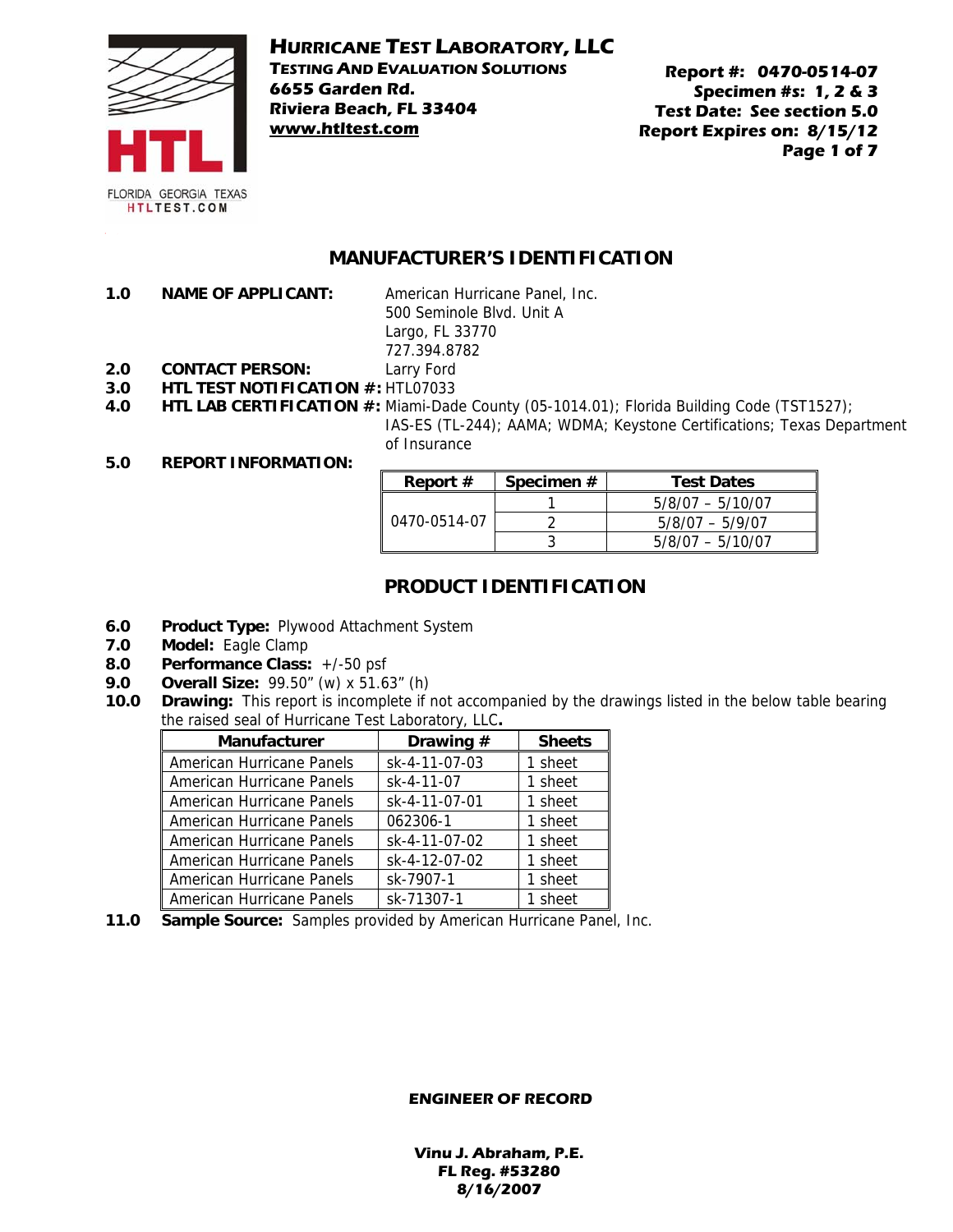

# **PRODUCT DESCRIPTION**

**12.0 Frame Construction:** The test panel frame was fabricated using the following wood components:

| $\blacksquare$ Name   | <b>Size</b>                        | Material |
|-----------------------|------------------------------------|----------|
| <b>Surround Frame</b> | 2.000" x 6.000"                    | Wood     |
| Inside Frame          | 2.000" x 2.000"                    | Wood     |
| Corner Brace          | 22.000" x 22.000" x 0.750" (thick) | Wood     |

The following procedures (typical) were utilized when assembling the test panel frame:

Surround Frame Corner Construction: At each corner, the adjacent surround frame members were square cut, butted and mechanically attached using four (4), #8 x 3" coarse thread drywall screws. Inside Frame: Each inside frame member end was square cut and the member was mechanically

attached to the surround frame using six (6),  $#8 \times 3"$  coarse thread drywall screws spaced 6" from each end and evenly spaced thereafter.

Corner Brace: Each corner brace was mechanically attached to the inside frame using three (3), #8  $x$  1-5/8" coarse thread drywall screws per side. The fasteners were spaced 6" from the corner and 6" on center thereafter.

#### **13.0 Clamp Assembly & Test Panel:** The clamp assembly and test panel were made up of the following materials:

| <b>Name</b>       | <b>Overall Cross Section</b> | Material          |
|-------------------|------------------------------|-------------------|
| Eagle Clamp Front | $1.272"$ x 0.910" x 2.125"   | <b>IFXAN®</b> 141 |
| Eagle Clamp Back  | 1.750" x 1.470" x 2.125"     | I FXAN® 141       |
| Test Panel        | 48.000" x 96.000" x 0.750"   | Plywood           |

Clamp Assembly: The clamp front was secured to the clamp back using two (2), 8-32 x  $\frac{1}{2}$  SS screws with matching brass inserts.

# **INSTALLATION**

**14.0** This sample was installed into the wood surround frame as follows:

|                     | Location   Fastener Description                                                                                              | <b>Schedule</b>                                                   |
|---------------------|------------------------------------------------------------------------------------------------------------------------------|-------------------------------------------------------------------|
| Top &<br>Bottom     | One (1) eagle clamp pin passed through each clamp<br>assembly into a 0.44" diameter LDPE sleeve located on                   | 6" from each panel edge and 12"<br>on center thereafter           |
| <b>Sides</b>        | the surround frame.                                                                                                          | 6" from each panel edge and 24"<br>(maximum) on center thereafter |
| Plywood<br>to Clamp | The plywood was attached at each clamp location<br>using one $(1)$ , $\frac{1}{4}$ -20 x 1-1/2" SS bolt with matching<br>nut | N/A                                                               |

### **ENGINEER OF RECORD**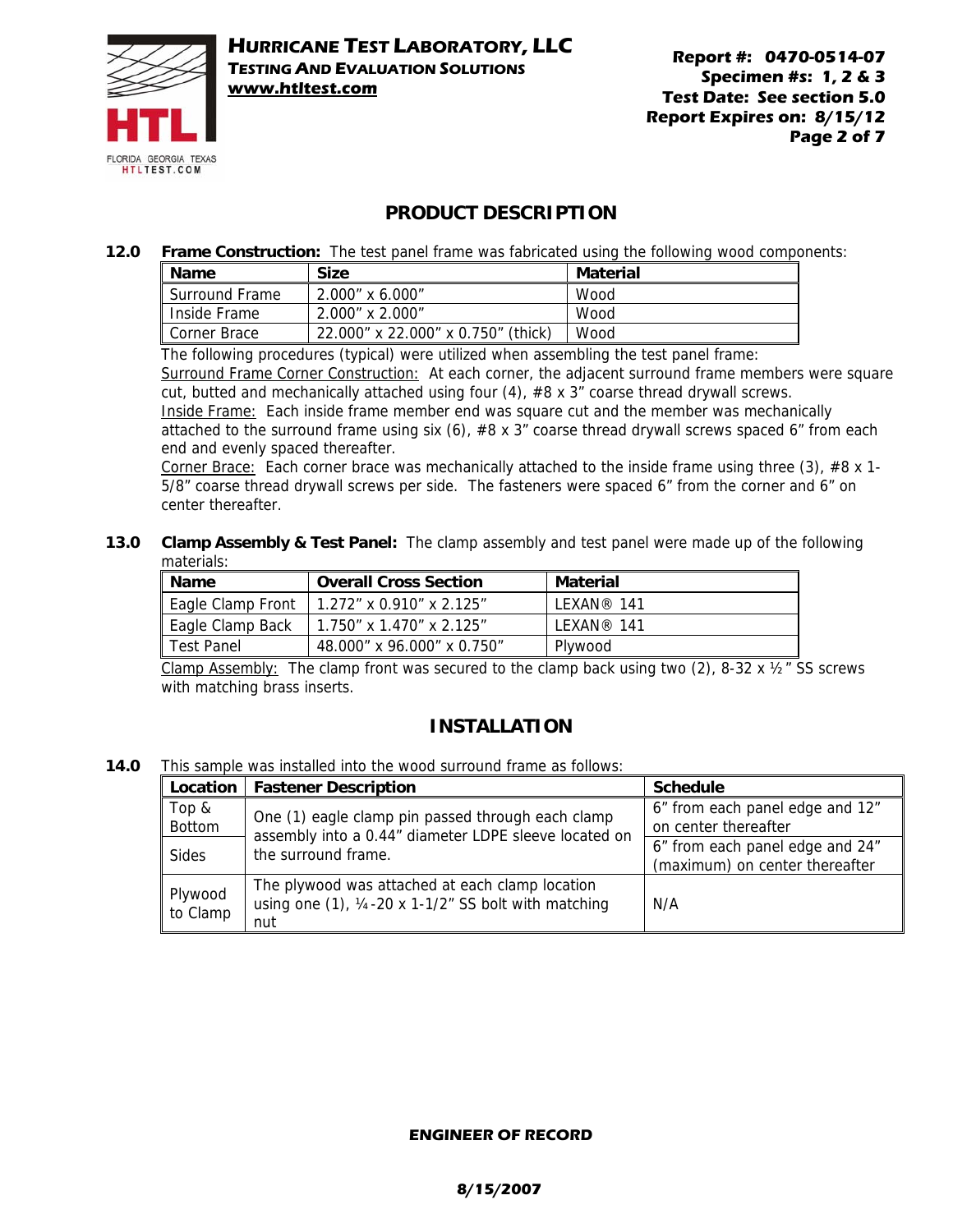

**Report #: 0470-0514-07 Specimen #s: 1, 2 & 3 Test Date: See section 5.0 Report Expires on: 8/15/12 Page 3 of 7** 

# **TEST RESULTS**

# **15.0 SUMMARY OF RESULTS:**

| <b>Test Method</b>             | <b>Test Conditions</b> | Passed Specimen #s |
|--------------------------------|------------------------|--------------------|
| <b>Static Load Test</b>        | $+/- 50$ psf           |                    |
| (ASTM E330 and TAS 202)        | <b>Design Pressure</b> |                    |
| Large Missile Impact Test      |                        |                    |
| (ASTM E1886/E1996 and TAS 201) |                        | 1, 2 & 8 & 3       |
| <b>Cyclic Load Test</b>        | $+/- 50$ psf           |                    |
| (ASTM E1886/E1996 and TAS 203) | <b>Design Pressure</b> | 1, 2 & 3           |

# **16.0 TEST SEQUENCE:**

### **Specimens #1 & #2:**

- a. Uniform static load test at positive pre load
- b. Uniform static load test at positive design pressure
- c. Uniform static load test at positive over load
- d. Uniform static load test at negative pre load
- e. Uniform static load test at negative design load
- f. Uniform static load test at negative over load
- g. Large missile impact test
- h. Positive cyclic load test
- i. Negative cyclic load test
- j. Positive cyclic load test
- k. Negative cyclic load test

#### **Specimen #3:**

- a. Large missile impact test
- b. Positive cyclic load test
- c. Negative cyclic load test
- d. Positive cyclic load test
- e. Negative cyclic load test

#### **ENGINEER OF RECORD**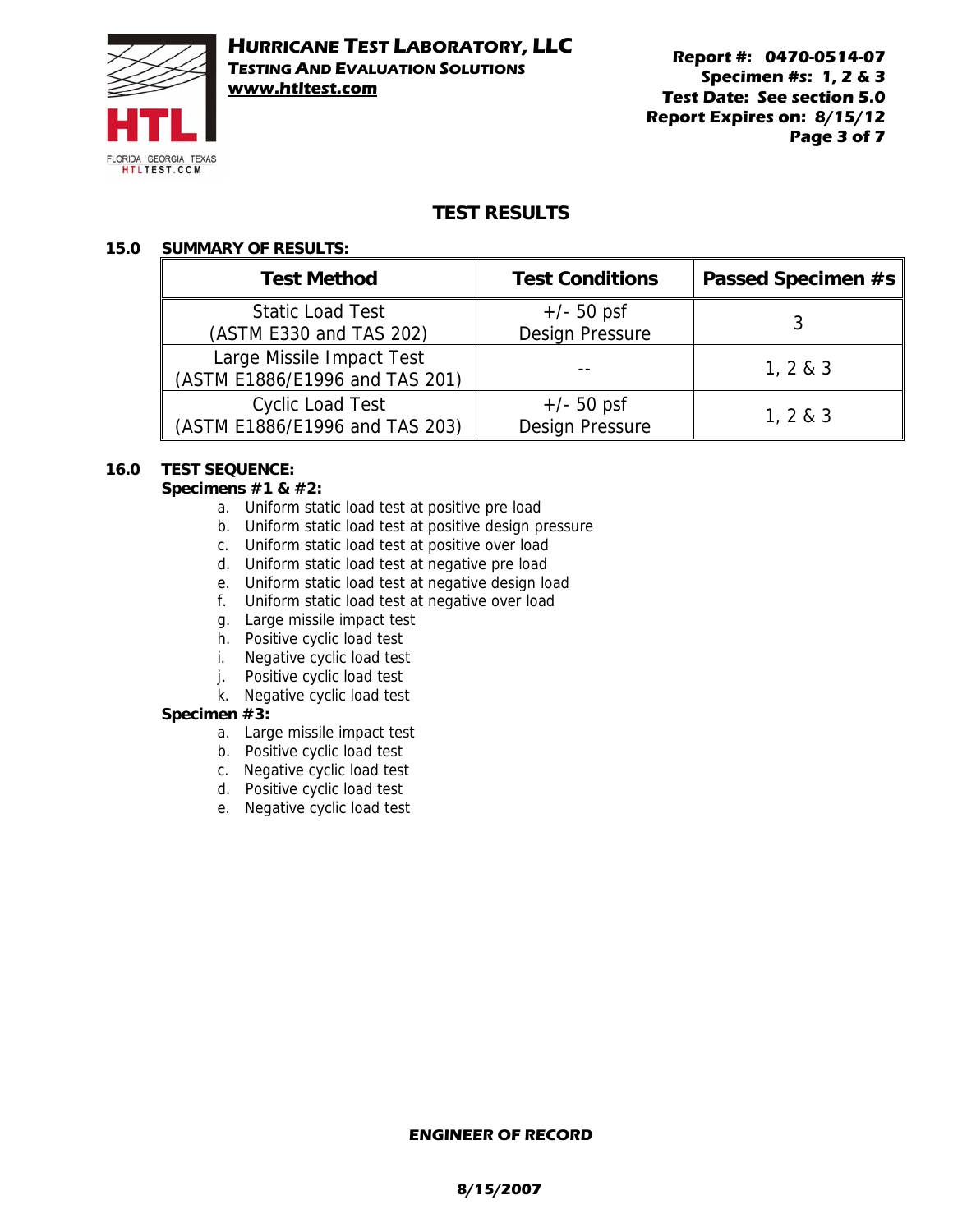

**Report #: 0470-0514-07 Specimen #s: 1, 2 & 3 Test Date: See section 5.0 Report Expires on: 8/15/12 Page 4 of 7** 

# **17.0 UNIFORM STATIC LOAD TEST RESULTS:**

### **17.1 DEFLECTION DATA:**

# **17.1.1 POSITIVE LOADS:**

| <b>Geometric Center of Plywood (Center Panel)</b> |                          |                                                                                                      |       |       |       |
|---------------------------------------------------|--------------------------|------------------------------------------------------------------------------------------------------|-------|-------|-------|
| <b>Specimen</b><br>#                              | <b>Pressure</b><br>(psf) | <b>Net Deflection</b><br>Time<br><b>Permanent Set</b><br>(sec.)<br>(in.)<br>(in.)<br><b>Recovery</b> |       |       |       |
|                                                   | 37.5                     | 33                                                                                                   | 0.900 | 0.019 | 97.89 |
| 3                                                 | 50.0                     | 33                                                                                                   | 1.105 | 0.026 | 97.65 |
|                                                   | 75.0                     | 30                                                                                                   | 1.480 | 0.038 | 97.43 |

# **17.1.2 NEGATIVE LOADS:**

| <b>Geometric Center of Plywood (Center Panel)</b> |                                                                                                               |    |       |       |                      |
|---------------------------------------------------|---------------------------------------------------------------------------------------------------------------|----|-------|-------|----------------------|
| Specimen<br>#                                     | <b>Net Deflection</b><br><b>Permanent Set</b><br><b>Pressure</b><br>Time<br>(psf)<br>(sec.)<br>(in.)<br>(in.) |    |       |       | %<br><b>Recovery</b> |
|                                                   | 37.5                                                                                                          | 33 | 0.897 | 0.045 | 94.98                |
| 3                                                 | 50.0                                                                                                          | 33 | 1.158 | 0.076 | 93.44                |
|                                                   | 75.0                                                                                                          | 30 | 1.566 | 0.094 | 94.00                |

# **17.3 REMARKS:**

No signs of failure were found in any area of this test specimen during the uniform static load test. As such, this specimen was found to satisfy the uniform static load test requirements of ASTM E330 and TAS 202.

# **18.0 MISSILE IMPACT TEST RESULTS:**

#### **18.1 IMPACT DATA:**

| Impact<br>#    | Type of<br><b>Missile</b> | <b>Missile</b><br>Weight | <b>Missile Length</b><br>(in.) | <b>Velocity</b><br>$({\rm ft/s})$ | X Coordinate<br>(in.) | Y Coordinate<br>(in.) |
|----------------|---------------------------|--------------------------|--------------------------------|-----------------------------------|-----------------------|-----------------------|
|                |                           |                          | Specimen #1                    |                                   |                       |                       |
|                | LARGE                     | 8 lb.                    | 92.00                          | 48.40                             | 24.00                 | 48.00                 |
| $\overline{2}$ |                           | 14 oz.                   |                                | 50.03                             | 41.50                 | 87.50                 |
|                | Specimen #2               |                          |                                |                                   |                       |                       |
|                | LARGE                     | 8 lb.                    | 92.00                          | 48.78                             | 42.00                 | 87.50                 |
| $\overline{2}$ |                           | 14 oz.                   |                                | 50.13                             | 24.00                 | 48.00                 |
| Specimen #3    |                           |                          |                                |                                   |                       |                       |
|                | LARGE                     | 8 lb.                    | 92.00                          | 48.76                             | 26.00                 | 47.50                 |
| $\overline{2}$ |                           | 14 oz.                   |                                | 49.02                             | 11.00                 | 10.00                 |

### **ENGINEER OF RECORD**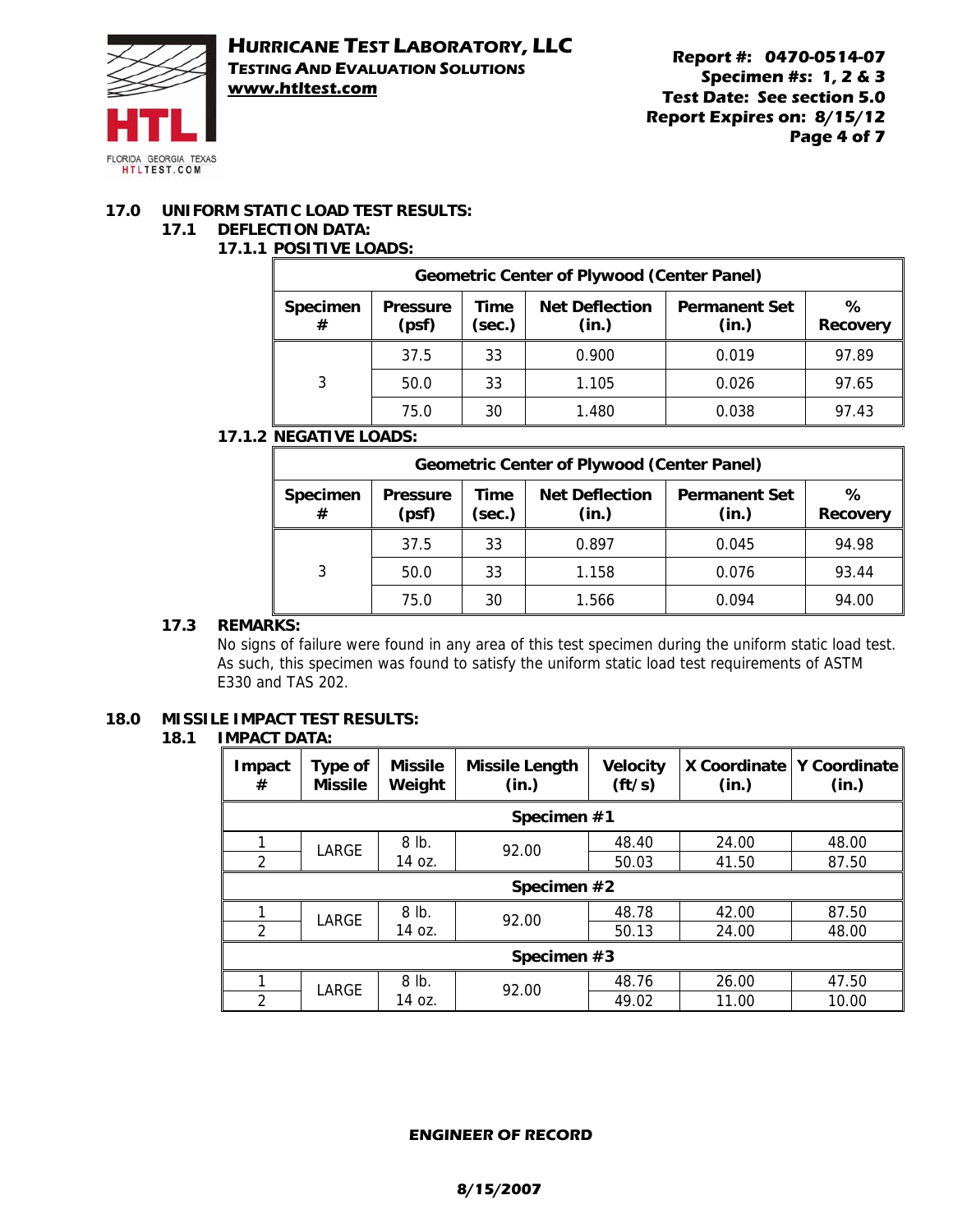

**Report #: 0470-0514-07 Specimen #s: 1, 2 & 3 Test Date: See section 5.0 Report Expires on: 8/15/12 Page 5 of 7** 

#### **18.2 IMPACT LOCATIONS:**



#### **18.3 REMARKS:**

Each impact test conducted on these specimens was performed in accordance with the requirements of ASTM E1886/E1996 and TAS 201. All of the impacts hit their intended targets resulting in the recorded measurements. Upon completion of the missile impact tests, these specimens subsequently underwent the cyclic load test as specified by ASTM E1886/E1996 and TAS 203.

# **19.0 CYCLIC LOAD TEST RESULTS (ASTM E1886/E1996):**

#### **19.1 TEST PRESSURE:**

| Specimens $#1, 2 \& 3$                            |        |  |  |  |
|---------------------------------------------------|--------|--|--|--|
| $(P_d)_{in} = P_{max}$<br>$(P_d)_{out} = P_{max}$ |        |  |  |  |
| 50 psf                                            | 50 psf |  |  |  |

#### **19.2 TEST SPECTRUM: 19.2.1 POSITIVE:**

| # OF INWARD ACTING CYCLES/STAGE                                                     |     |     |     |  |  |
|-------------------------------------------------------------------------------------|-----|-----|-----|--|--|
| $10 - 25$<br>$25 - 40$<br>$15 - 50$<br>$0 - 30$<br>(psf)<br>(psf)<br>(psf)<br>(psf) |     |     |     |  |  |
| 3500                                                                                | 300 | 600 | 100 |  |  |

#### **19.2.2 NEGATIVE:**

| # OF OUTWARD ACTING CYCLES/STAGE                                                    |      |    |      |  |  |
|-------------------------------------------------------------------------------------|------|----|------|--|--|
| $15 - 50$<br>$25 - 40$<br>$10 - 25$<br>$0 - 30$<br>(psf)<br>(psf)<br>(psf)<br>(psf) |      |    |      |  |  |
| 50                                                                                  | 1050 | 50 | 3350 |  |  |

#### **ENGINEER OF RECORD**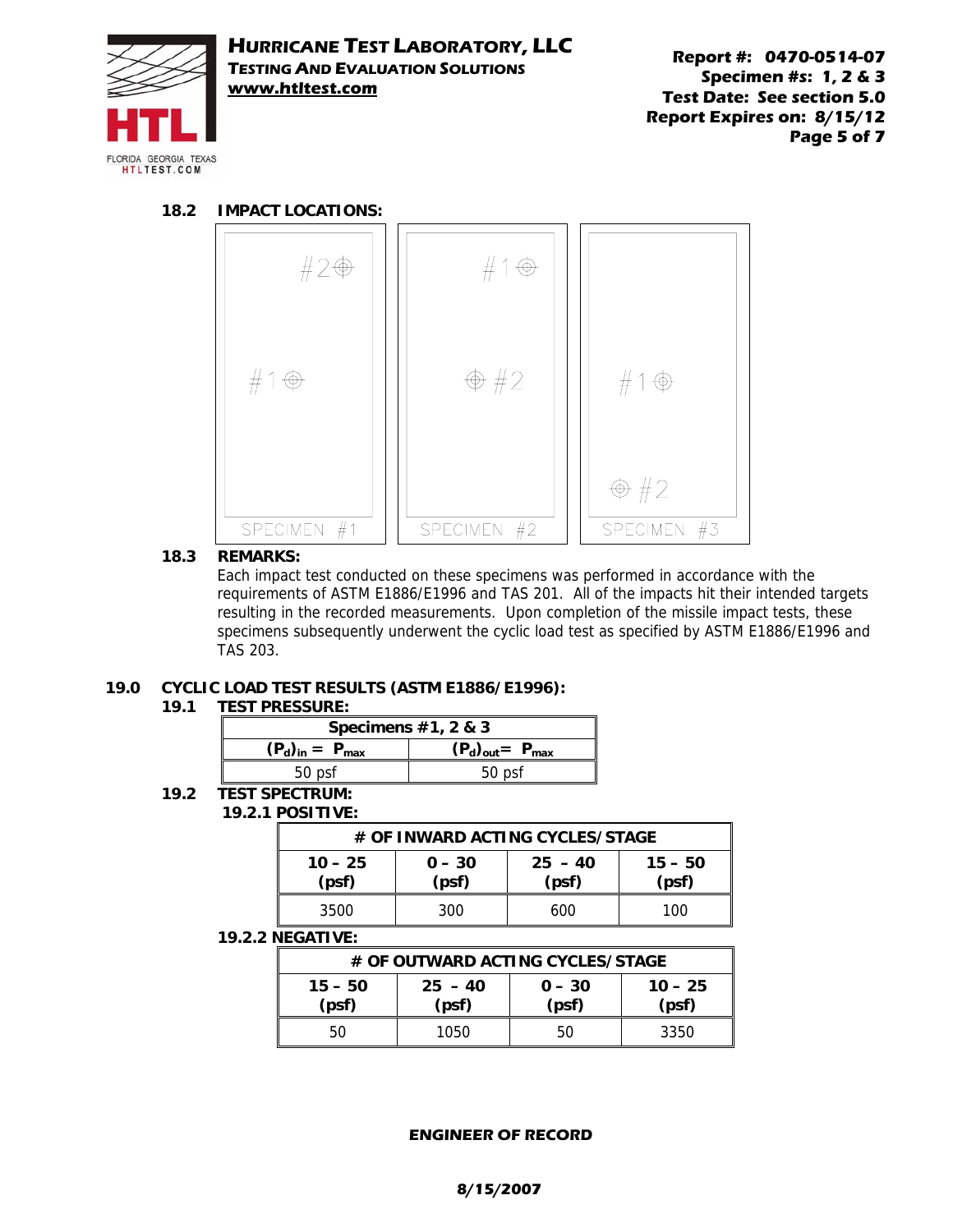

### **19.3 DEFLECTION DATA:**

|                      | <b>Geometric Center of Plywood (Center Panel)</b> |                                  |                      |                                          |                                  |                      |
|----------------------|---------------------------------------------------|----------------------------------|----------------------|------------------------------------------|----------------------------------|----------------------|
|                      | <b>INWARD (POSITIVE) LOAD</b>                     |                                  |                      | <b>OUTWARD (NEGATIVE) LOAD</b>           |                                  |                      |
| <b>Specimen</b><br># | <b>Net</b><br><b>Deflection</b><br>(in.)          | Permanent<br><b>Set</b><br>(in.) | %<br><b>Recovery</b> | <b>Net</b><br><b>Deflection</b><br>(in.) | Permanent<br><b>Set</b><br>(in.) | ℅<br><b>Recovery</b> |
|                      | 1.100                                             | 0.100                            | 90.91                | 1.100                                    | 0.150                            | 86.36                |
| $\mathcal{P}$        | 0.700                                             | 0.100                            | 85.71                | 1.200                                    | 0.300                            | 75.00                |
| 3                    | 1.275                                             | 0.100                            | 92.16                | 1.300                                    | 0.100                            | 92.31                |

### **19.4 REMARKS:**

These specimens were inspected carefully upon completion of the cyclic test for failures. None were found. As such, these specimens were found to satisfy the cyclic test requirements of ASTM E1886/E1996.

#### **20.0 CYCLIC LOAD TEST RESULTS (TAS 203):**

#### **20.1 TEST PRESSURE:**

| Specimens $#1, 2 \& 3$ |                         |  |  |  |
|------------------------|-------------------------|--|--|--|
| $(P_d)_{in} = P_{max}$ | $(P_d)_{out} = P_{max}$ |  |  |  |
| 50 psf                 | 50 psf                  |  |  |  |

### **20.2 TEST SPECTRUM:**

### **20.2.1 POSITIVE:**

| # OF INWARD ACTING CYCLES/STAGE |                   |                   |  |  |  |
|---------------------------------|-------------------|-------------------|--|--|--|
| $0 - 25$<br>(psf)               | $0 - 30$<br>(psf) | $0 - 65$<br>(psf) |  |  |  |
| 600                             | 70                |                   |  |  |  |

### **20.2.2 NEGATIVE:**

| # OF INWARD ACTING CYCLES/STAGE |                   |                   |  |  |  |
|---------------------------------|-------------------|-------------------|--|--|--|
| $0 - 25$<br>(psf)               | $0 - 30$<br>(psf) | $0 - 65$<br>(psf) |  |  |  |
| 600                             | 70                |                   |  |  |  |

#### **20.3 DEFLECTION DATA:**

|                      | <b>Geometric Center of Plywood (Center Panel)</b> |                                  |                      |                                          |                                  |                      |
|----------------------|---------------------------------------------------|----------------------------------|----------------------|------------------------------------------|----------------------------------|----------------------|
|                      | <b>INWARD (POSITIVE) LOAD</b>                     |                                  |                      | <b>OUTWARD (NEGATIVE) LOAD</b>           |                                  |                      |
| <b>Specimen</b><br># | <b>Net</b><br><b>Deflection</b><br>(in.)          | Permanent<br><b>Set</b><br>(in.) | ℅<br><b>Recovery</b> | <b>Net</b><br><b>Deflection</b><br>(in.) | Permanent<br><b>Set</b><br>(in.) | ℅<br><b>Recovery</b> |
|                      | 1.175                                             | 0.000                            | 100.00               | 1.750                                    | 0.030                            | 98.29                |
| $\mathcal{P}$        | 1.200                                             | 0.000                            | 100.00               | 1.600                                    | 0.100                            | 93.75                |
| 3                    | 1.500                                             | 0.000                            | 100.00               | 1.400                                    | 0.000                            | 100.00               |

#### **ENGINEER OF RECORD**